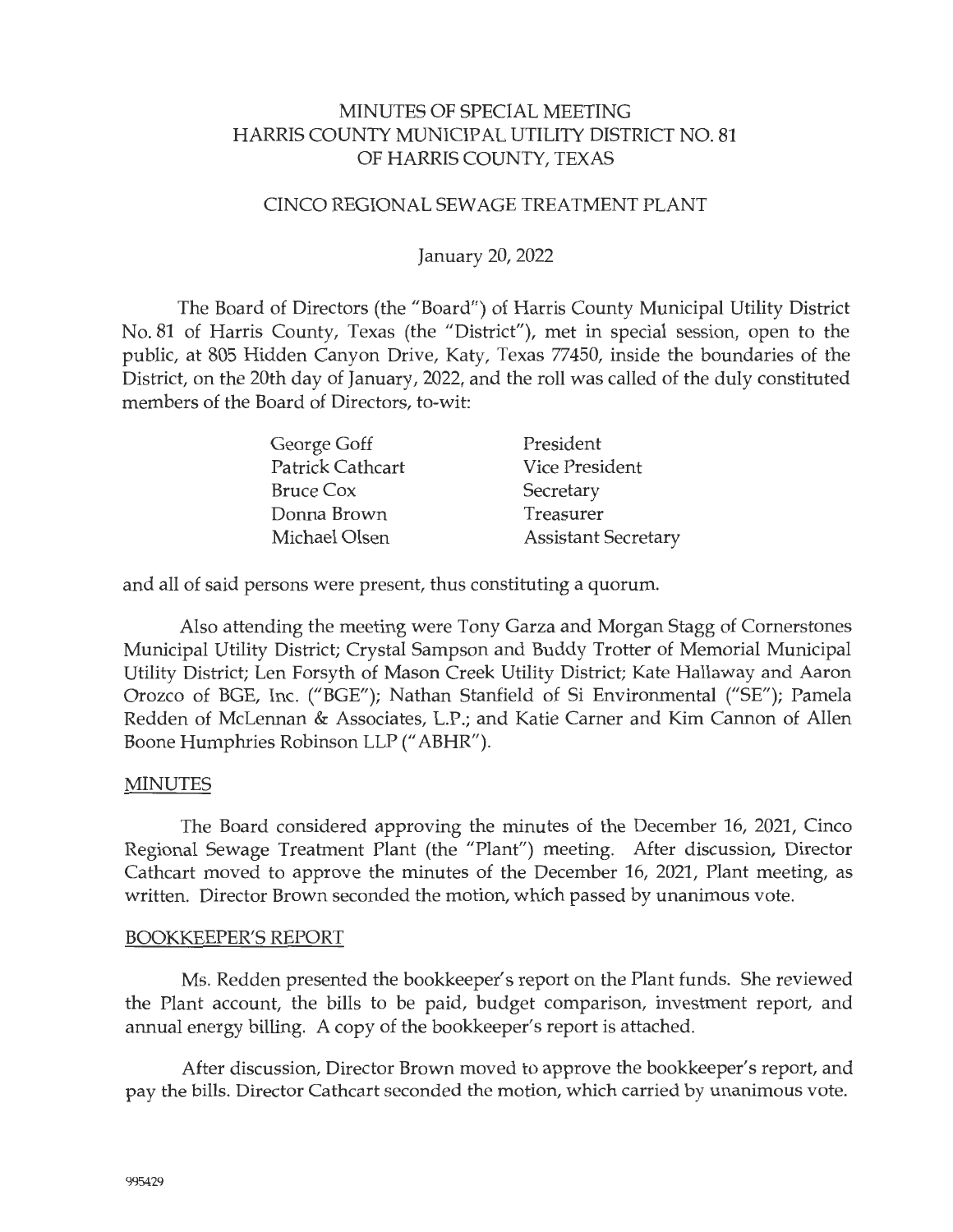## PLANT OPERATIONS, DISCHARGE, AND REPAIRS AND MAINTENANCE, INCLUDING UPDATE ON REPAIR OR REPLACEMENT OF RETURN ACTIVATED SLUDGE PUMP NO. 4, MIXER PUMP NO. 2, BLEACH TANK NO. 1

Director Olsen entered the meeting.

Mr. Stanfield reviewed a report on operations of the Plant, a copy of which is attached.

Mr. Stanfield updated the Board on the status of the replacement of lift station mixer pump no. 2 and stated it is in process.

Mr. Stanfield updated the Board on sludge pump no. 4 replacement and stated it is in process.

Mr. Stanfield updated the Board on the replacement of bleach tank no. 1 and stated it is in process.

After review and discussion, Director Cox moved to approve the operator's report. Director Cathcart seconded the motion, which passed by unanimous vote.

#### ENGINEER'S REPORT

Ms. Hallaway presented a written engineer's report, a copy of which is attached.

### PHASE 4 REHABILITATION OF MAIN INFLUENT TRUNKLINE

Ms. Hallaway stated T. Gray Utility & Rehab Co. ("T. Gray") is the contractor for this project. She stated the contractor has mobilized to the site. She requested approval of Pay Estimate No. 1 in the amount of \$13,275.00.

## CAPITAL IMPROVEMENT PLAN

Ms. Hallaway stated that BGE has prepared the revised Plant Capital Improvement Plan (" CIP") and reviewed project timelines. She reviewed the proposed 2022 projects and requested that the Plant participants review same with their respective Boards.

### CINCO MUNICIPAL UTILITY DISTRICT NO. 1 EFFLUENT REUSE SYSTEM

Ms. Hallaway stated BGE has submitted the application to the Texas Commission on Environmental Quality for the reclaimed water permit.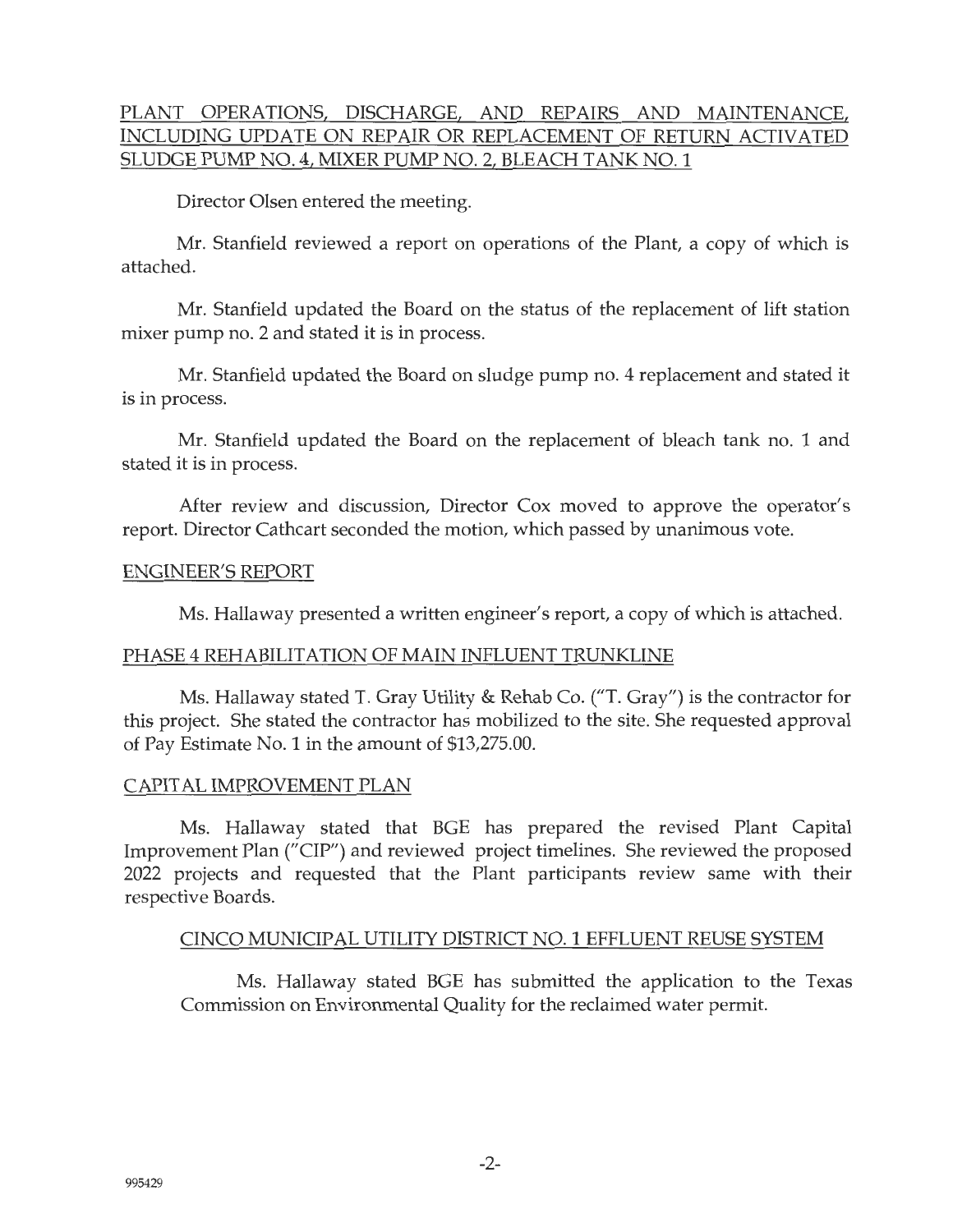### DISCHARGE PERMIT RENEWAL APPLICATION

Ms. Hallaway stated BGE has submitted the application for renewal of the wastewater discharge permit for the Plant and reported it is administratively complete.

### ADDITIONAL ENGINEERING ITEMS

Ms. Hallaway discussed a proposal from Fisk Electric ("Fisk") in the amount of \$2,997.00, for the installation of camera equipment at the Plant, a copy of which is attached. Discussion ensued regarding the proposal and previous proposals from Fisk for the repair of the security cameras. After discussion, the Committee concurred to request that a representative from Fisk attend the next Operating Committee meeting to discuss the proposal.

After discussion, Director Olsen moved to approve the engineer's report and approve Pay Estimate No. 1 in the amount of \$13,275.00, payable to T. Gray, as recommended. Director Cathcart seconded the motion, and the motion passed unanimously.

There being no further business to come before the Board, the Board concurred unanimously.<br>There being no further business to come before the Board, the Board concreto adjourn the meeting.

Secretary, Board of Directors

(SEAL)